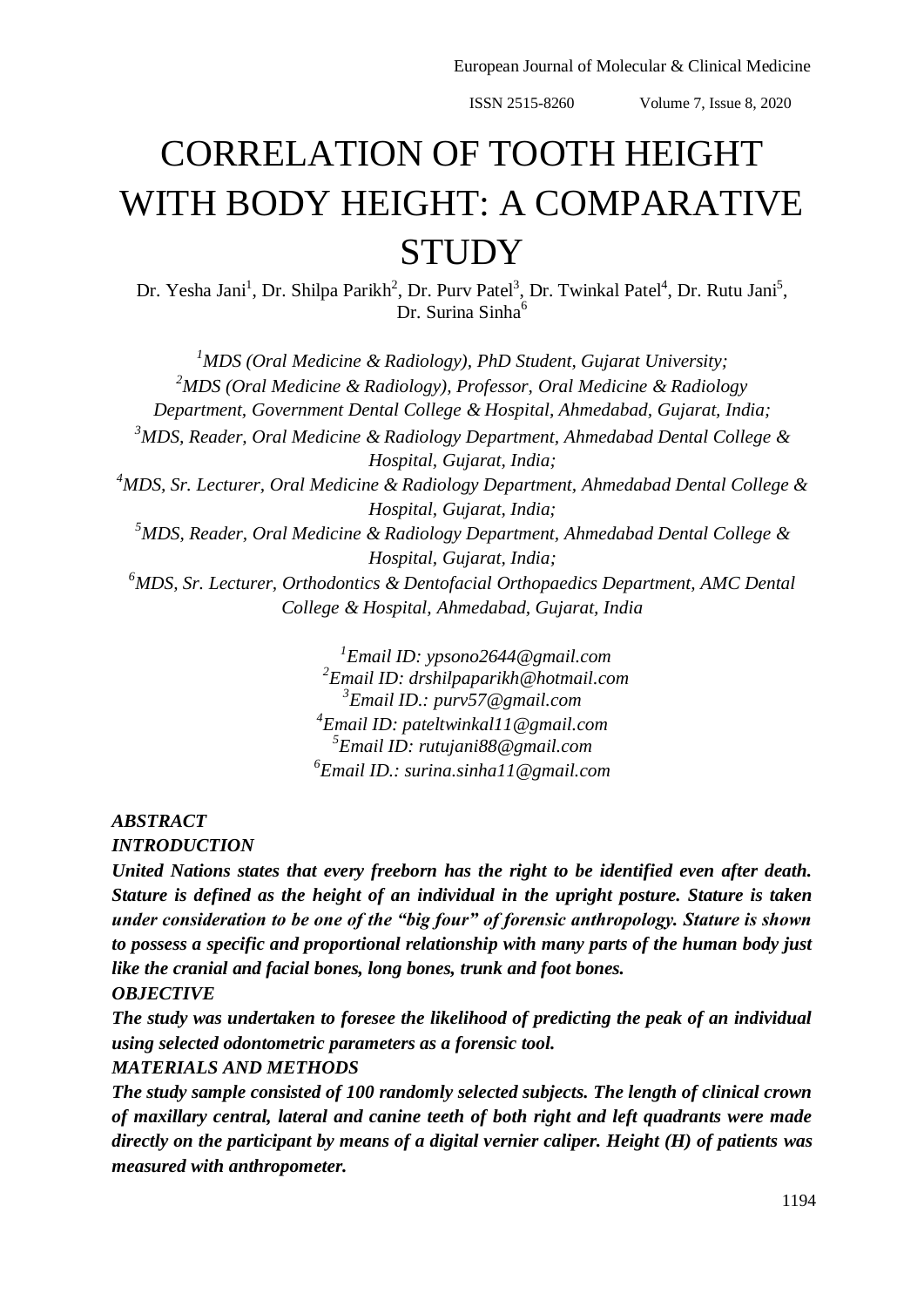#### *RESULTS*

*Significant correlation was observed between height and crown length of maxillary anterior teeth (p > 0.01), but not a strong correlation (p > 0.05).* 

*CONCLUSION*

*The crown length of maxillary anterior teeth shows a correlation with the stature of an individual but not a robust one.*

*KEYWORDS: Stature estimation, odontometric parameters, forensic anthropology, forensic odontology*

#### **1. INTRODUCTION**

United Nations states that every freeborn has the right to be identified even after  $death<sup>1</sup>$  Anthropometry comprises a series of systematized measuring techniques that expresses quantitatively the dimensions of the human body including skeletonized remains. it's a highly objective and reliable technique which can be used for the identification of individuals linked to a criminal offense scene. Somatometry, cephalometry, craniometry, osteometry and odontometry are the varied tools utilized in anthropometry and these tools been proved to be valid within the identification of human remains. Anthropometric difference varies between races and is influenced by national social and economic conditions.<sup>2</sup>

Stature is taken under consideration to be one of the "big fours" of forensic anthropology.<sup>3</sup> Identification of unknown human remains, stature estimation is a preliminary investigation. In cases where identification possesses to be performed supported skeletal remains, the foremost common stature estimates are derived from long bones. it's essential in preliminary screening and reconstructive identification of skeletal remains.<sup>4, 5</sup> Stature features a definite and proportional relationship with many parts of the physical body like the cranial and facial bones, long bones, trunk and foot bones.<sup>6</sup> Human identification becomes difficult when the body is heavily mutilated or destroyed because of accidents (like mass disaster, massive burn and airplane crash) or during war. Highly decomposed and mutilated dead bodies with fragmentary remains are also difficult to identify.<sup>7</sup> Teeth are extremely durable even at high temperatures and will be identified even when the remainder of the body has undergone decomposition. Thus, they're invaluable tool in forensic science. Amongst all the teeth within the human dentition, the canines are the least frequently extracted teeth (possibly due to the relatively decreased incidence of caries and periodontal disease). Also, canines are reported to withstand extreme conditions and have been recovered from human remains even after air disasters and hurricanes.<sup>8, 9</sup>

As stated by Fédération Dentaire Internationale, "Forensic Odontology" is the branch of dentistry which, in the interest of justice, deals with proper handling and examination of dental evidence and with the proper evaluation and presentation of dental findings.  $10, 11$  In genetics, anthropological, odontogenic and forensic investigations, teeth form an excellent resource of clinical study material in living and nonliving populations. Teeth are used in person identification during medicolegal issues and also in personal identification in natural and human‑ made disaster situations and in mass casualties such as aviation disasters asteeth are resistant to such disasters.<sup>12</sup> Forensic dentistry is important for human identification,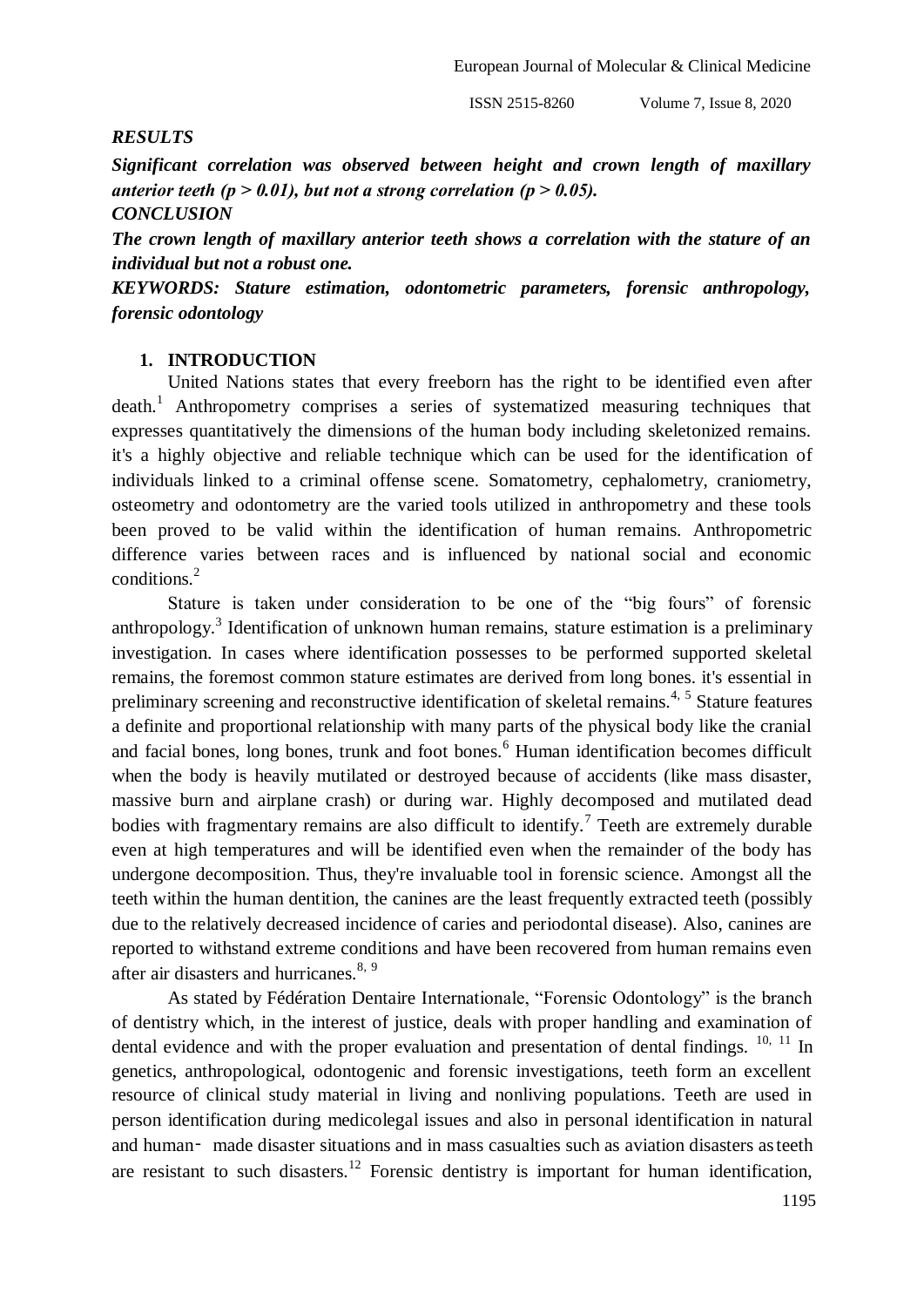especially when conventional methods cannot be applied. In such cases, a post- mortem record is created by a forensic dentist to identify the victim by determining the age, stature, ancestry, sex and socio-economic class. <sup>13</sup>

Dental morphometrics is a quantitative analysis form of a concept that encompasses size and shape of teeth. Estimation of physical profile from dental morphometrics has been a subject of great interest in forensic odontology. Various studies have being attempted in determination of physical height using permanent tooth morphometrics in the past. The parameters used were tooth length, crown length (CL), mesiodistal width, and tooth labiolingual width, and correlation with the facial measurements has being attempted in the past. 4,12, <sup>14</sup> Jani et al (2018) concluded that out of maxillary intercanine distance, maxillary interpremolar distance and common width of maxillary anterior teeth; the maxillary intercanine distance can be used successfully to calculate the stature of an individual.<sup>4</sup>

On the contrary, Sterrett et al. attempted a correlation of the width, length, and width/length ratios of maxillary anterior sextant permanent dentition of Caucasians to the height of the individual. He could not find any statistically significant correlation between tooth dimensions and subject height.<sup>15</sup> Jayawardena et al. conducted a study in Sri Lankan Sinhalese individuals to find the association between tooth length and stature using permanent maxillary central and lateral incisors. There was no significant association between stature and incisor tooth lengths. <sup>16</sup>

Also, there is a paucity of literature which supports such studies conducted on the Gujarati population. Hence, this study was conducted to investigate the relationship of the height of a person with odontometric parameters like clinical crown length of maxillary teeth (central incisors, lateral incisors and canines).

#### **2. AIM AND OBJECTIVES**

Considering studies concerning estimation of stature from odontometry in India and usefulness of those studies in forensic and legal medicine, this study was designed to elucidate the anthropometric correlation of multiple odontometric parameters with stature and also to plot regression formulae for stature estimation.

- To correlate stature with crown length of maxillary right central incisor (11H)
- To correlate stature with crown length of maxillary right lateral incisor (12H)
- To correlate stature with crown length of maxillary right canine (13H)
- To correlate stature with crown length of maxillary left central incisor (21H)
- To correlate stature with crown length of maxillary left lateral incisor (22H)
- To correlate stature with crown length of maxillary left canine (23H)
- To obtain a linear regression formula for every correlating odontometric parameter
- To check the reliability of the derived regression of y on x on an equivalent population.

#### **3. MATERIALS AND METHOD**

The study sample consisted of 100 participants (50 males and 50 females) selected from the OPD of the institute. The participants were selected based on the subsequent criteria: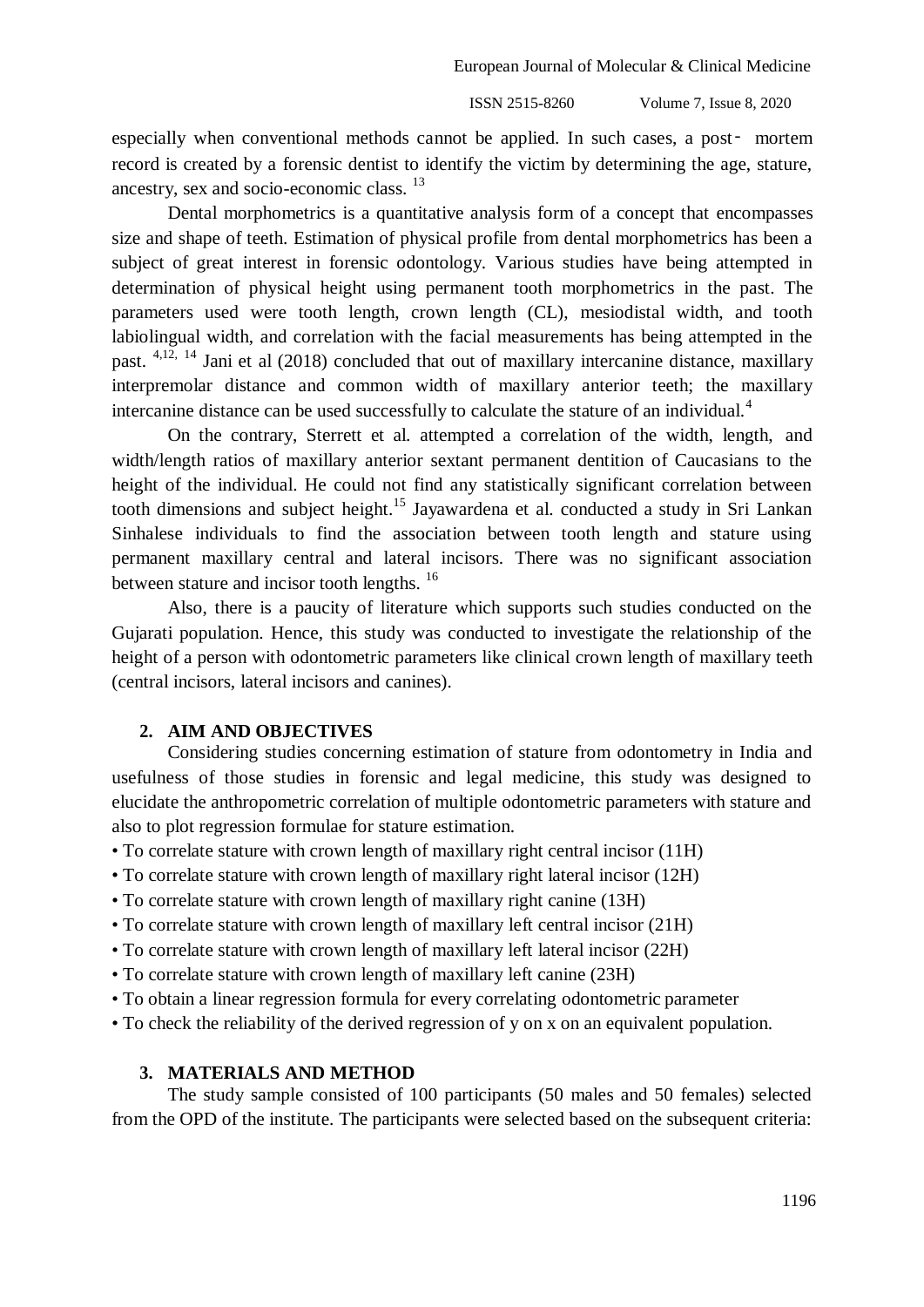#### **Inclusion Criteria:**

• Age 18-30 years

• A complete set of fully erupted, periodontally healthy, non-carious, intact, satisfactorily aligned maxillary teeth

## **Exclusion Criteria:**

• History or clinical evidence of congenital defect, crown restoration, orthodontic treatment, trauma or oral destructive habit

• History or clinical features suggestive of endocrinal disorders, metabolic disorders, developmental disorders, or history of prolonged illness.

After obtaining informed consent, all the maxillary anterior teeth crown length CL (11H, 12H, 13H, 21H, 22H, 23H) was measured and recorded with the assistance of a digital vernier caliper accurate up to 0.01 mm (Insize Digital Caliper, China). The length of clinical crown of maxillary central, lateral and canine teeth of both right and left quadrants were measured. The space between the tines were read off from the display and recorded.

The length of the clinical crown (CL) for central and lateral incisors were measured as the distance from the incisal edge to the highest point of gingival margin along the long axis of the crown on the labial aspect (Figure-  $1\& 2$ ). For canines it was measured from tip of the cusp to the highest point of gingival margin along the long axis of the crown on the labial aspect (Figure- 3).

The stature (H) of every subject was measured as the vertical distance from the vertex to the floor using a standard anthropometer. Measurements were taken by making the participant stand erect on a horizontal resting plane barefooted. Anthropometer was placed in straight vertical position on the top of the head with the head oriented with ala tragus line parallel to floor and shoulder blocks and buttocks touching the vertical limb of the instrument. The movable rod of the anthropometer was brought in touch with the vertex in midsagittal plane (Figure- 4).

All the measurements were done by one examiner to eliminate inter-observer error. All the measurements were measured 3 times for every tooth and therefore the average was recorded so as to attenuate the intra-observer error.

All the recorded measurements were calibrated in millimetres (mm) up to 0.01mm accuracy. Statistical comparisons were made between the recorded odontometric measurements with respect to males and females. The data collected was subjected to statistical methods for correlation by applying pearson correlation test and the linear regression formula was obtained for each parameter separately. The SPSS software package version 22.0 was used for statistical analysis. The linear regression equation was derived as y  $=$  mx + c, where y-axis is the height recorded equivalent to the odontometric measurements on the x-axis.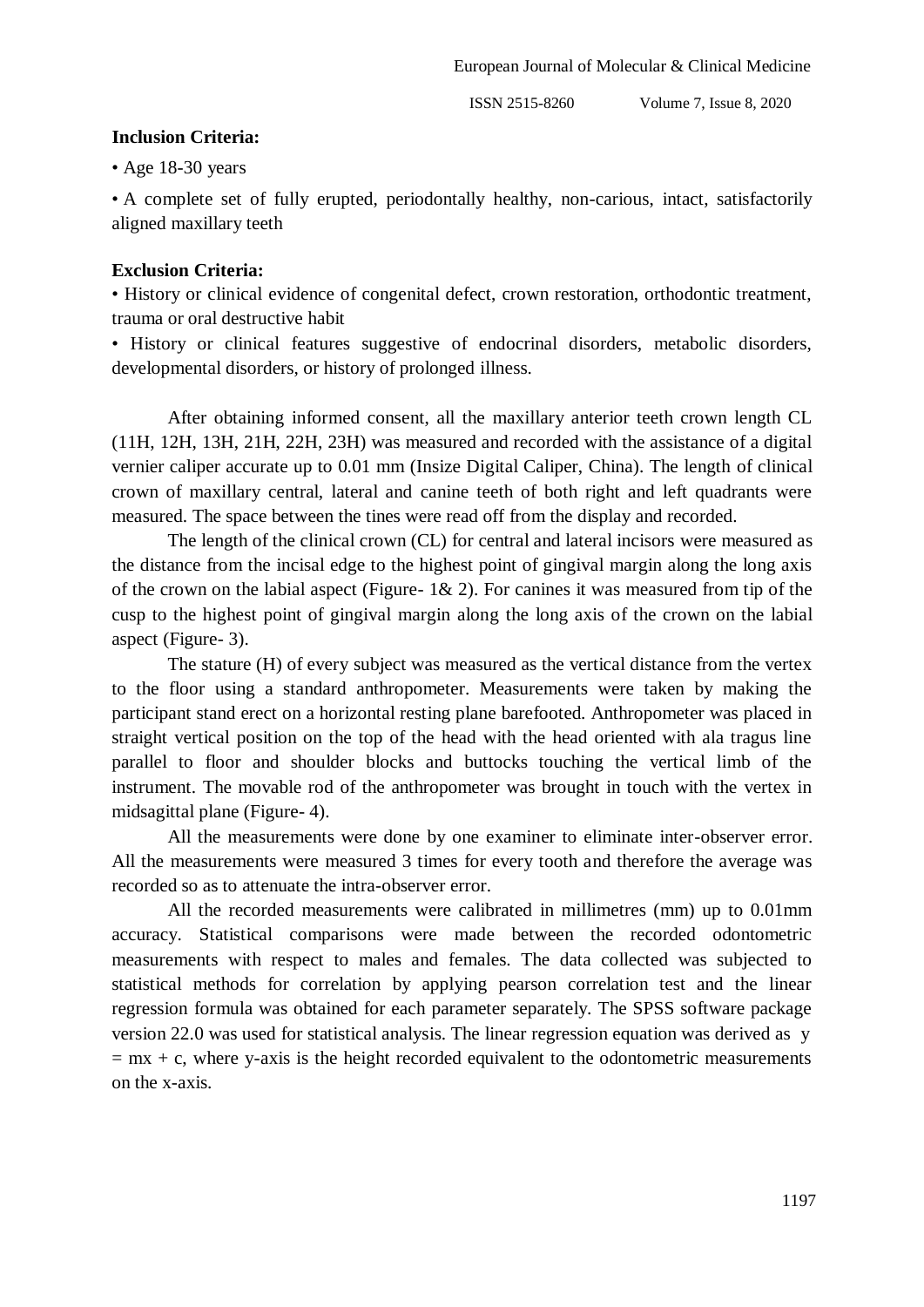#### **4. RESULTS**

Table 1 shows minimum and maximum values with mean and standard deviation of each odontometric parameter in millimeters. Maximum clinical crown height of 11 recorded was 13.87 mm; minimum clinical crown height of 11 recorded was 5.41 mm with mean(SD) being  $1.31510\pm1.729$  mm. Maximum clinical crown height of 12 recorded was 11.93 mm; minimum clinical crown height of 12 recorded was 3.12 mm with mean(SD) being 1.26592±1.603 mm. Maximum clinical crown height of 13 recorded was 12.41 mm; minimum clinical crown height of 13 recorded was 2.73 mm with mean(SD) being 1.43224±2.051 mm. Maximum clinical crown height of 21 recorded was 13.07 mm; minimum clinical crown height of 21 recorded was 4.91 mm with mean(SD) being 1.32145±1.746 mm. Maximum clinical crown height of 22 recorded was 11.28 mm; minimum clinical crown height of 22 recorded was 3.69 mm with mean(SD) being 1.35509±1.836 mm. Maximum clinical crown height of 23 recorded was 12.10 mm; minimum clinical crown height of 23 recorded was 2.95 mm with mean(SD) being 1.39820±1.955 mm. Maximum height recorded was 1883 mm; minimum height recorded was 1485 mm with mean(SD) being  $1645.53 \pm 90.76$  mm.

Table 2 shows correlation coefficient between height and odontometric parameters. Correlation coefficient for 11 is 0.179 with P value being 0.01 which is  $\leq 0.05$  suggestive of being statistically significant. Other correlation coefficients for 12, 13, 21, and 23 are respectively 0.150, 0.177, 0.148, and 0.159 with P values being respectively 0.03, 0.01, 0.04 and 0.01 which is  $\leq 0.05$  suggestive of being statistically significant. Correlation coefficient of 22 is 0.124 with p value being 0.08 which is greater than 0.05 suggestive of being statistically non – significant.

Table 3 shows value of constant (c) and regression coefficient (m) for eachparameters and regression formula. Formula for 11 derived from the study is  $1550.07 +$ 12.78x. The formulae derived for other parameters like 12, 13, 21 and 23 are respectively  $1584.47 + 11.16x$ ,  $1571.17 + 11.62x$ ,  $1573.30 + 10.48x$  and  $1555.06 + 13.12x$ . The formula derived for 22 is  $1603.51 + 8.60x$  mentioned in the table; but it is statistically non-significant.

| <b>TABLE 1</b><br>MINIMUM, MAXIMUM, AND MEAN VALUES OF EACH ODONTOMETRIC<br>PARAMETER (IN MM) |      |                   |         |                       |  |  |  |  |  |  |
|-----------------------------------------------------------------------------------------------|------|-------------------|---------|-----------------------|--|--|--|--|--|--|
| <b>PARAMETERS</b>                                                                             |      | MINIMUM   MAXIMUM | MEAN    | <b>STD. DEVIATION</b> |  |  |  |  |  |  |
| 11 H                                                                                          | 5.41 | 13.87             | 9.8648  | $1.31510 \pm 1.729$   |  |  |  |  |  |  |
| 12H                                                                                           | 3.12 | 11.93             | 8.2183  | $1.26592 \pm 1.603$   |  |  |  |  |  |  |
| 13H                                                                                           | 2.73 | 12.41             | 9.0391  | $1.43224 \pm 2.051$   |  |  |  |  |  |  |
| 21H                                                                                           | 4.91 | 13.07             | 9.8180  | $1.32145 \pm 1.746$   |  |  |  |  |  |  |
| 22H                                                                                           | 3.69 | 11.28             | 8.4522  | $1.35509 \pm 1.836$   |  |  |  |  |  |  |
| 23H                                                                                           | 2.95 | 12.10             | 9.2309  | $1.39820 \pm 1.955$   |  |  |  |  |  |  |
| <b>HEIGHT</b>                                                                                 | 1485 | 1883              | 1676.17 | $1645.53 \pm 90.76$   |  |  |  |  |  |  |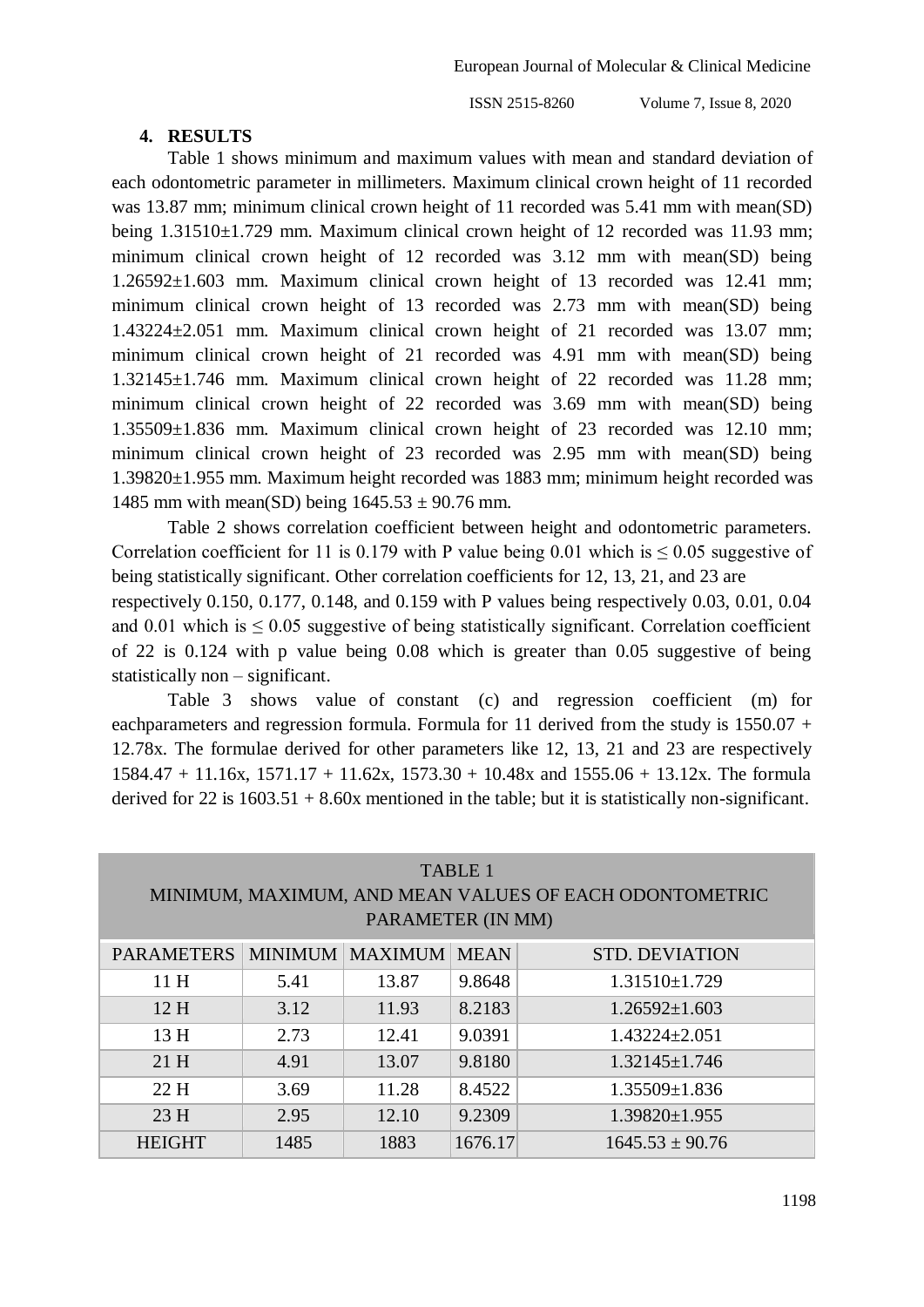## TABLE 2: CORRELATION COEFFICIENT BETWEEN HEIGHT AND ODONTOMETRIC PARAMETERS

| <b>PARAMETER</b> | <b>CORRELATION COEFFICIENT</b> | p Value     |
|------------------|--------------------------------|-------------|
| 11H              | 0.179                          | 0.01(S)     |
| 12H              | 0.150                          | 0.03(S)     |
| 13H              | 0.177                          | 0.01(S)     |
| 21H              | 0.148                          | 0.04(S)     |
| 22H              | 0.124                          | $0.08$ (NS) |
| 23H              | 0.159                          | 0.01(S)     |

## TABLE 3

VALUE OF CONSTANT (C) AND REGRESSION COEFFICIENT (M) FOR EACH ODONTOMETRIC PARAMETERS AND REGRESSION FORMULA

| <b>Parameter</b> | Constant (C) | <b>Regression</b><br>coefficient | t-value | p value | $Y = c + mx$                | S/N<br>S  |
|------------------|--------------|----------------------------------|---------|---------|-----------------------------|-----------|
|                  |              | (M)                              |         |         |                             |           |
| 11 H             | 1550.07      | 12.78                            | 6.652   | 0.01    | $1550.07 +$<br>12.78X       | S         |
| 12H              | 1584.47      | 11.16                            | 4.589   | 0.03    | $1584.47 +$<br>11.16X       | S         |
| 13 H             | 1571.17      | 11.62                            | 6.423   | 0.01    | $1571.17 +$<br>11.62X       | S         |
| 21H              | 1573.30      | 10.48                            | 4.404   | 0.04    | $1573.30 +$<br>10.48X       | S         |
| 22H              | 1603.51      | 8.60                             | 3.097   | 0.08    | $1603.51 +$<br><b>8.60X</b> | <b>NS</b> |
| 23H              | 1555.06      | 13.12                            | 7.865   | 0.01    | $1555.06 +$<br>13.12X       | S         |
| <b>Mean H</b>    | 1423.06      | 1.803                            | 1.738   | 0.085   | $1423.06 +$<br>1.803x       | <b>NS</b> |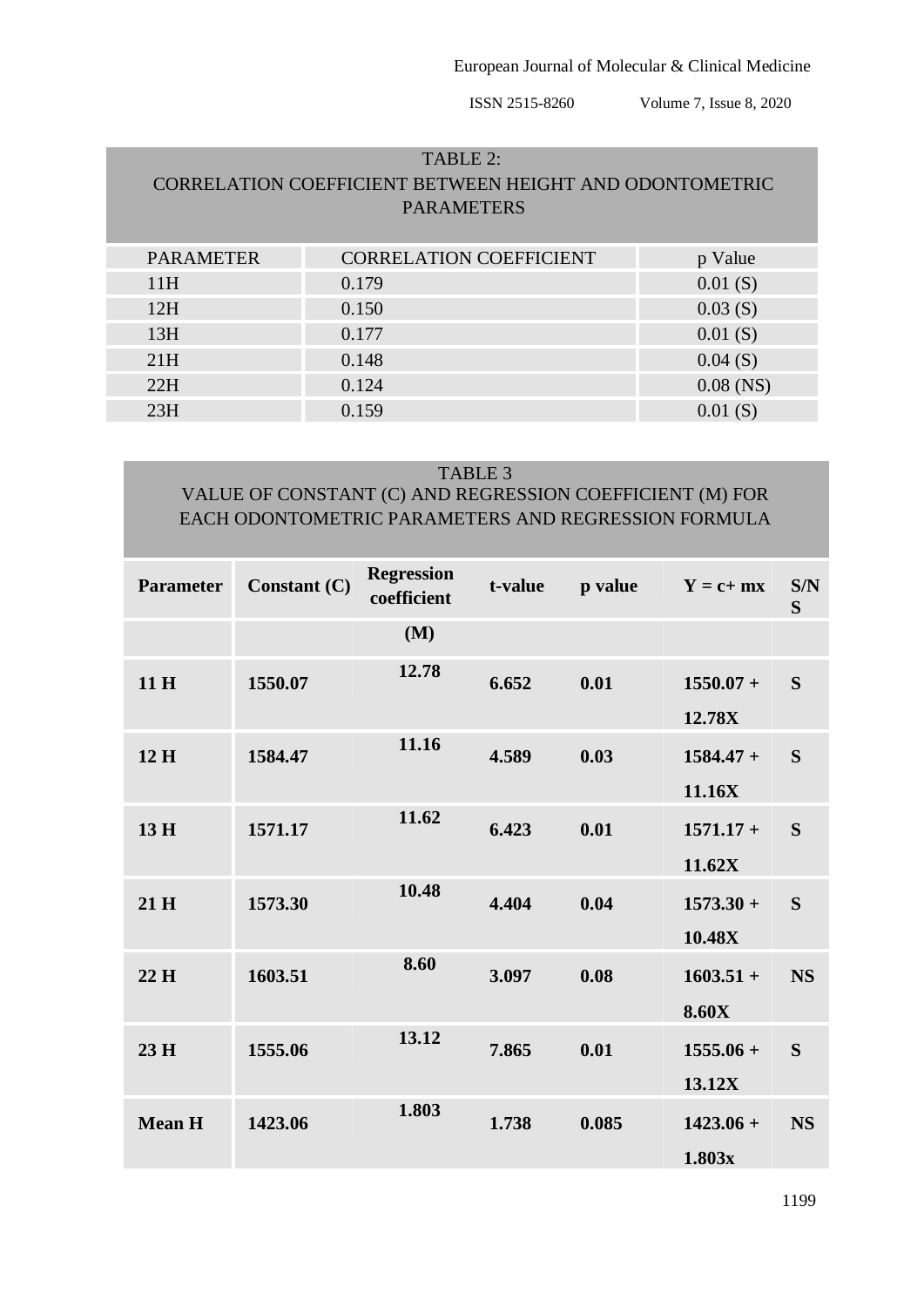

Figure 1: Measurement of clinical crown length (CL) of Central Incisor



Figure 2: Measurement of clinical crown length (CL) of Lateral Incisor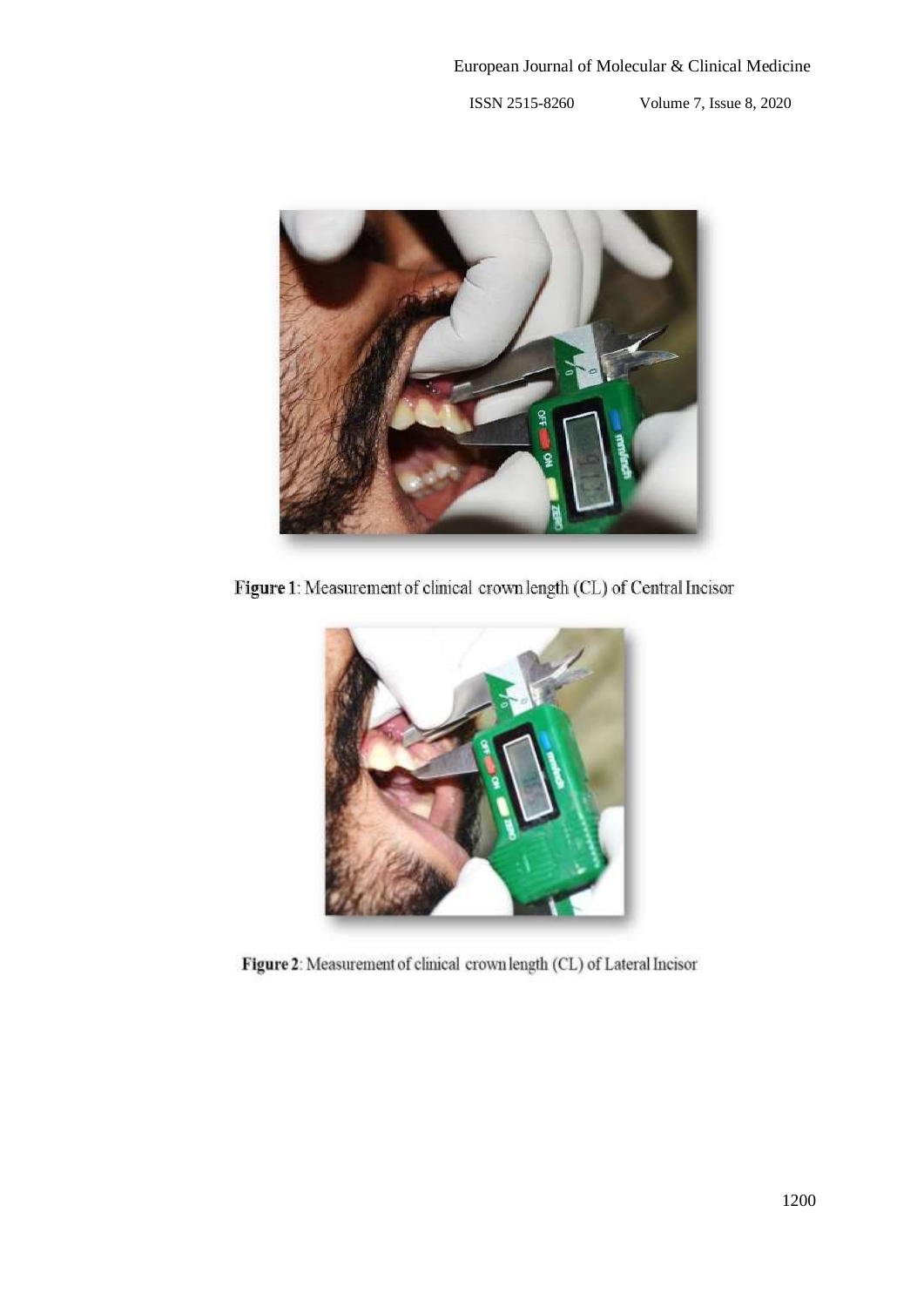

Figure 3: Measurement of clinical crown length (CL) of Canine



**Figure 4:** Measurement of height<br>with anthropometer (H)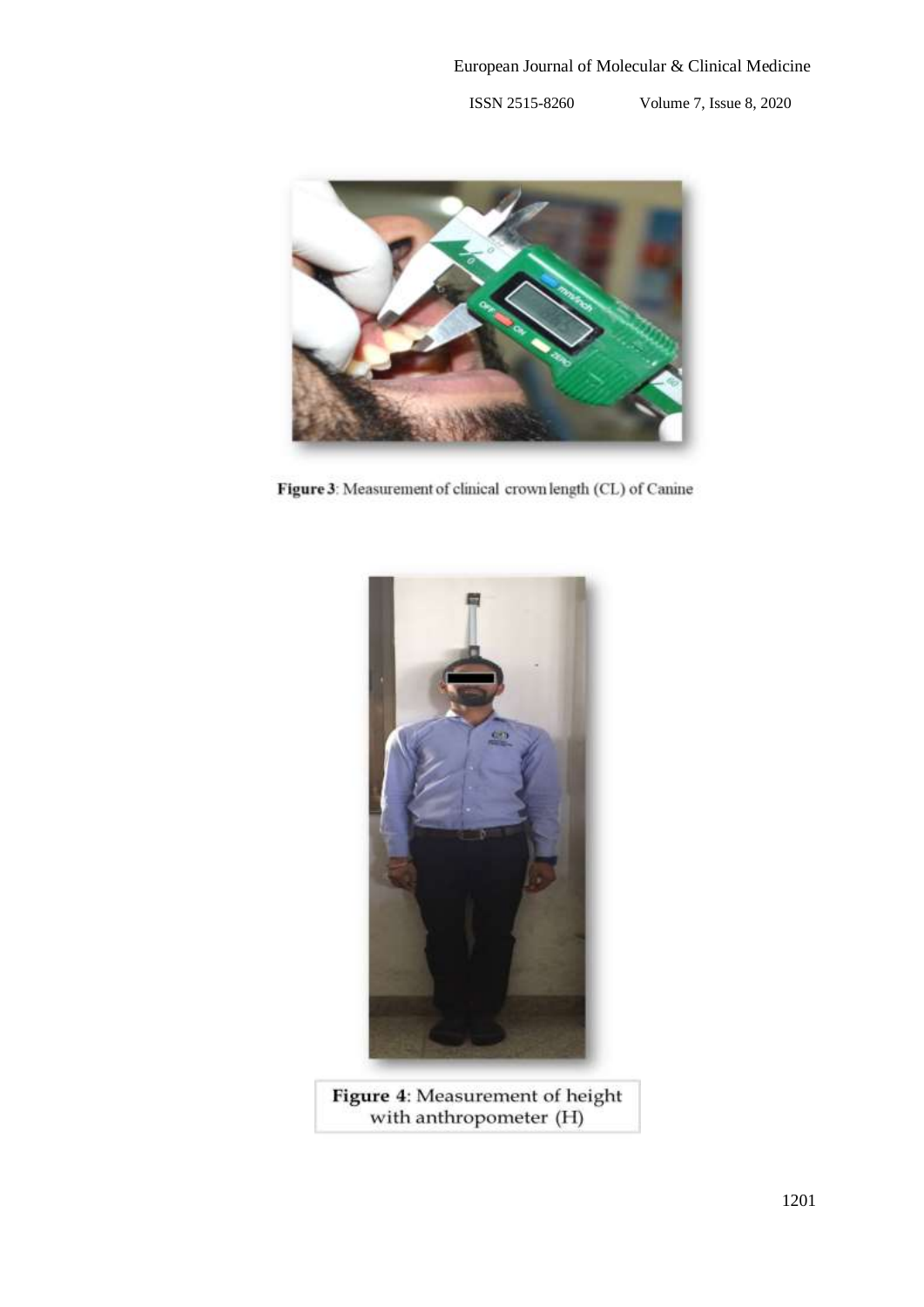#### **5. DISCUSSION**

Identification of skeletal remains or mutilated bodies is of the utmost importance in medico-legal practice. In addition to sex, age, and ancestry, stature is an important biological parameter that characterizes individuals and is required to determine a biological profile. Estimation of those parameters accelerates the analysis of human remains by narrowing the pool of victims to match and provides more definitive markers for final confirmation. <sup>17</sup> In identification of unknown human remains, stature estimation is a preliminary investigation. Various methods are accustomed establish the identity of unknown human remains. A drawback to these techniques is limited applicability to fragmentary remains.<sup>13</sup>

Two methods (anatomical and mathematical) are generally being used to estimate stature, counting on the completeness and condition of remains. The anatomical method sums the superior-inferior measurements of skeletal remains to estimate stature, while the mathematical method involves extrapolation of living stature from one or multiple bones/parts.<sup>18</sup> Among the mathematical methods used to estimate stature, such as regression and multiplication factors, regression analysis is considered the best and most reliable method.<sup>19</sup> The correlation between stature and tooth dimension is controversial.<sup>7</sup> The tendency of tooth crown dimensions to have a moderate correlation to stature particularly when compared to long bones may be attributed to their differences in the time of growth completion. Although teeth and the long bones are mesenchymal in origin, the differences in their timing of growth completion probably renders tooth crown dimensions with only moderate correlation to stature.<sup>4, 7</sup> Stature correlation to skull and jaw dimensions is usually reported among various populations. One of the initial studies during this context was undertaken by Indian researchers. The literature, however, is lacking therein the derivation of the stature from an odontometric parameter has not been explored adequately. The studies correlating tooth dimensions with height as ratios or regression equations are sporadic.<sup>20</sup> Hussain MZ et al (2016) concluded that significant positive correlation was found for the length and mesiodistal diameters of clinical crown of central incisors and canines with the stature albeit the coefficient values are low to moderate in range. Regression equations obtained which upon application in the same and different sample of volunteers revealed certain range of errors in predicting stature from the crown dimensions. <sup>7</sup>

In this study, odontometric parameters were considered singly and in various sets of combinations. When each odontometric parameter was correlated singly with the height of an individual, only clinical crown height of 22 was found to be statistically non-significant. The regression equations thus obtained for other parameters like crown height of 11, 12, 13, 21, and 23 could be used for stature estimation.

Sunitha J et al (2015) have suggested that it has been postulated that stature can influence tooth height since it has an impact on face height. Human body parts have been shown to correlate with stature and biologic measurements are unique for the species Homo sapiens.<sup>2</sup> In the present study the clinical crown length of the maxillary anterior teeth have a positive and significant correlation with stature but the coefficient values are not strong enough to reproduce the data.

Yadav AB et al (2016) concluded that regression equations generated from odontometric parameters can be used as a supplementary approach for the estimation of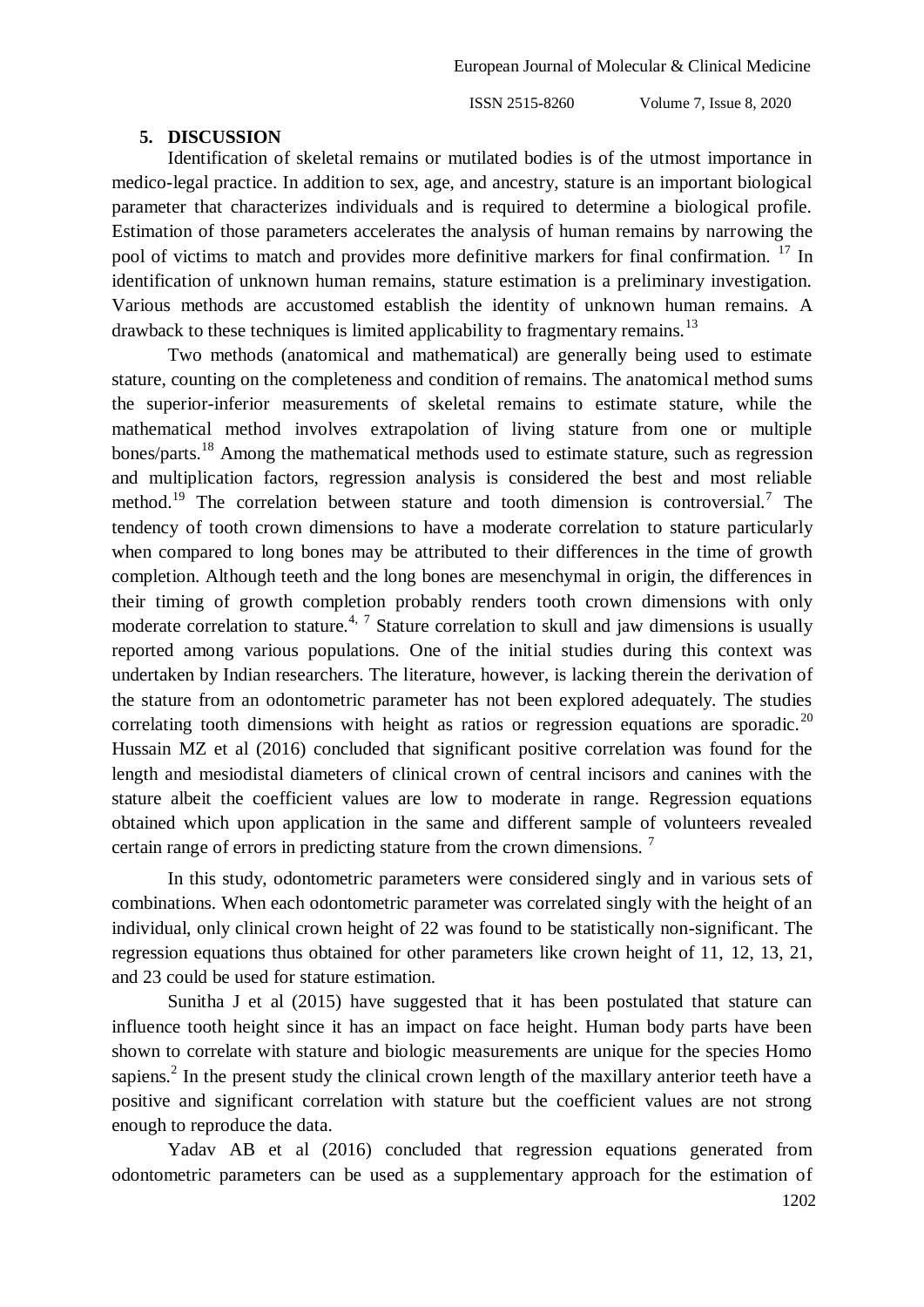European Journal of Molecular & Clinical Medicine

ISSN 2515-8260 Volume 7, Issue 8, 2020

stature when extremities are not available but with caution as these are population specific and can't be used on other populations of the planet. However, canine width can aid in estimation of stature as an adjunct when only teeth are available for identification; further investigations should be administrated on large sample by considering ethnic and community background.<sup>6</sup>

On using derived regression equation on 10% of our data for significant parameters such as clinical crown height of 11, 12, 13, 21 and 23, when the actual height of individual was blind folded, no statistically significant difference was observed between the actual height and predicted height of an individual using regression formula at 1% level of significance indicating that all parameters except for clinical crown height of 22 can be used successfully for predicting the height of an individual.

Our results hypothesize that odontometry is reliable for stature estimation as an adjuvant but in situations when only teeth are available for identification, clinical crown height of maxillary anterior teeth can be used in the calculation of stature for Gujarati population irrespective of gender. However, there are few limitations of the present study like only anterior teeth have been included in the study.

#### **6. CONCLUSION**

Teeth are one amongst the common human remains; hence provide vital clues to human identification in forensic investigations. Hence, teeth and related odontometric features function as a vital marker to narrow the search of missing persons by the forensic experts. However, the literature reveals that the common odontometric parameters have not been evaluated as forensic tools in stature estimation. Out of clinical crown height of maxillary anterior teeth; except for clinical crown height of 22 all other parameters can be used successfully to calculate the stature of an individual. However, further studies with larger sample size and involving multiple ethnic groups are required to estimate the accuracy of this parameter in estimating the stature.

#### **7. REFERENCES**

- [1] Gupta S, Verma Y, Chandra A, Khanna S, Suhail S, Gupta OP. A study on the reliability of combined width of maxillary anterior teeth, maxillary canine width, head circumference, inner canthal distance, inter-alar width and skull diameter in sex and stature determination. Int J Innov Bio ChemSci 2015; 6: 28-35.
- [2] Sunitha J, Ananthalakshmi R, SathiyaJeeva J, Jeddy N, Shanmugam D. Prediction of Anthropometric Measurements from Tooth Length – A Dravidian Study. J Forensic Odontostomatology 2015; 33 (2); 18 – 25.
- [3] Anita P, Madankumar PD, Sivasamy S, Balan IN. Validity of Carrea's index in stature estimation among two racial populations in India. J Forensic Dent Sci 2016; 8: 110-4.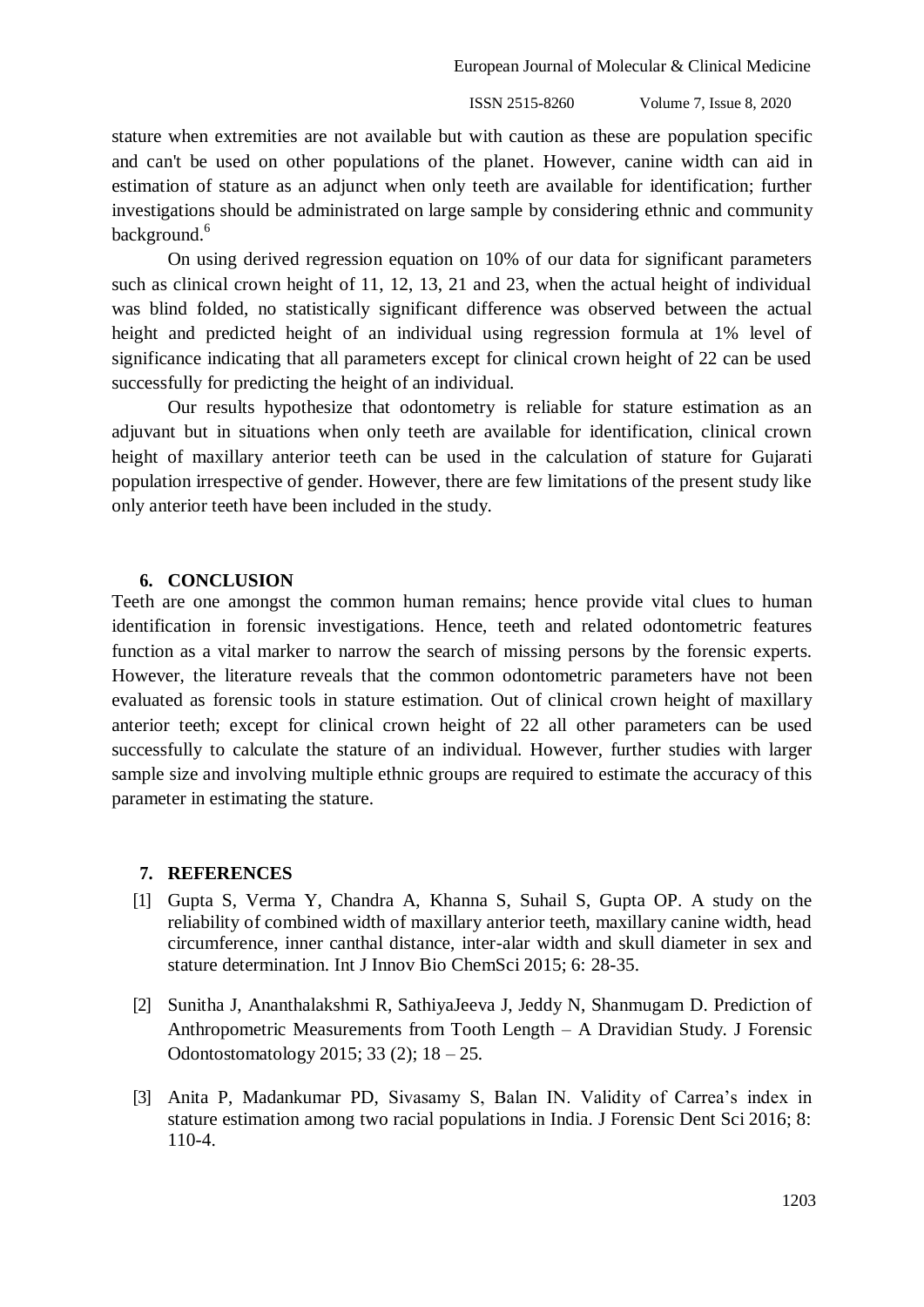- [4] Jani Y, Parikh S, Dudhia B, Bhatia P, Patel P, Patel R. Body height from tooth size: A novel study on stature estimation by odontometric parameters.J IndAca Oral Med & Radio 2018; 30 (3): 275-80.
- [5] Khangura RK, Sircar K, Grewal DS. Four odontometric parameters as a forensic tool in stature estimation. J Forensic Dent Sci 2015; 7: 132-6.
- [6] Yadav AB, Yadav SK, Kedia NB, Singh AK. An Odontometric Approach for Estimation of Stature in Indians: Cross- Sectional Analysis. J CliDiagn Res 2016; 10 (3): ZC24 - ZC26.
- [7] Hossain MZ, Khalil MMK, Zubaidah HAR, Bakri MM. Can stature be estimated from tooth crown dimensions? A study in a sample of South-East Asians. Arch Oral Bio 2016; 64: 85–91.
- [8] Boaz K, Gupta C. Dimorphism in human maxillary and madibular canines in establishment of gender. J Forensic Dent Sci 2009; 1 (1): 42-4.
- [9] Kaushal S, Patnaik VVG, Agnihotri G. Mandibular canines in sex determination. J AnatSoc India 2003; 52: 119-24.
- [10] Ratnakar P, Singaraju GS. Methods of identification in forensic dentistry. Annals and Essences of Dentistry 2010; 2: 26‑8.
- [11] Krishan K, Kanchan T, Garg A. Dental evidence in forensic identification An overview, methodology and present status. Open Dent J 2015; 9: 250-6.
- [12] Ramanna C, Venkatesh V Kamath, Sharada C, Srikanth N. Determination of physical height from crown dimensions of deciduous tooth: A dental morphometric study. J IndSocPedoPrev Dent 2016; 34: 262-8.
- [13] Gupta A, Kumar K, Shetty DC, Wadhwan V, Jain A, Khanna KS. Stature and gender determination and their correlation using odontometry and skull anthropometry. J Forensic Dent Sci 2014; 6: 101-6.
- [14] S. Prabhu, Acharya A, Muddapur MV. Are teeth useful in estimating stature? J Forensic Leg Med 2013; 20: 460-4.
- [15] Sterrett J D, Oliver T, Robinson F, Fortson W, Knaak B, Russell CM: Width/length ratios of normal clinical crowns of the maxillary anterior dentition in man. J ClinPeriodontol 1999; 26: 153–7.
- [16] Jayawardena C K., Abesundara A P, Nanayakkara D C, Chandrasekara M S. Agerelated changes in crown and root length in Sri Lankan Sinhalese. J Oral Sci 2009;  $51(4): 587 - 92.$
- [17] Ahmed AA, Taha S. Cephalo-facial analysis to estimate stature in a Sudanese population. Legal Med 2016; 20; 80–6.
- [18] J.K. Lundy, The mathematical versus anatomical methods of stature estimate from long bones, Am J Forensic Med Pathol 1985; 6: 73–6.